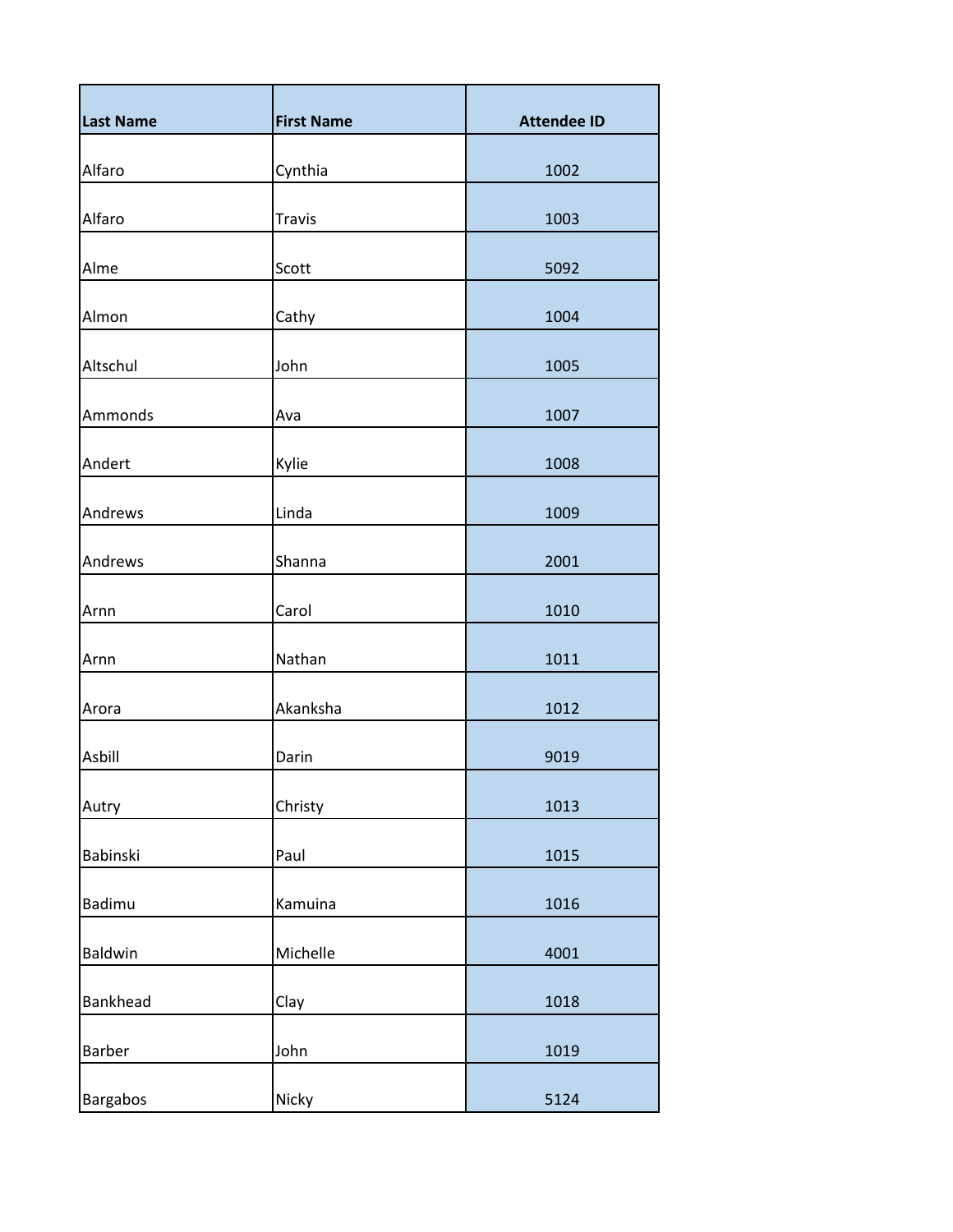| <b>Barnes</b>   | Rebecca   | 1021 |
|-----------------|-----------|------|
| <b>Batcher</b>  | Michelle  | 1022 |
| <b>Batts</b>    | Julia     | 1023 |
| Baxley          | Taylor    | 1025 |
| Beam            | Matt      | 1026 |
| <b>Beatty</b>   | Laticia   | 9018 |
| Beaver          | Alan      | 1027 |
| Beaver          | Vickie    | 1029 |
| Bell            | Jamie     | 1031 |
| Bergstrom       | Van       | 9033 |
| Berzowski       | Katie     | 9025 |
| <b>Best</b>     | Jessica   | 1033 |
| <b>Billings</b> | Tina      | 1034 |
| <b>Boice</b>    | Gale      | 1035 |
| Bowen           | Elizabeth | 1036 |
| Boyer           | Judi      | 1037 |
| <b>Bradish</b>  | Kelly     | 9042 |
| <b>Brickley</b> | Michelle  | 1038 |
| <b>Bridges</b>  | Maureen   | 1039 |
| Brown           | Alicia    | 1040 |
| Brown           | Penny     | 1041 |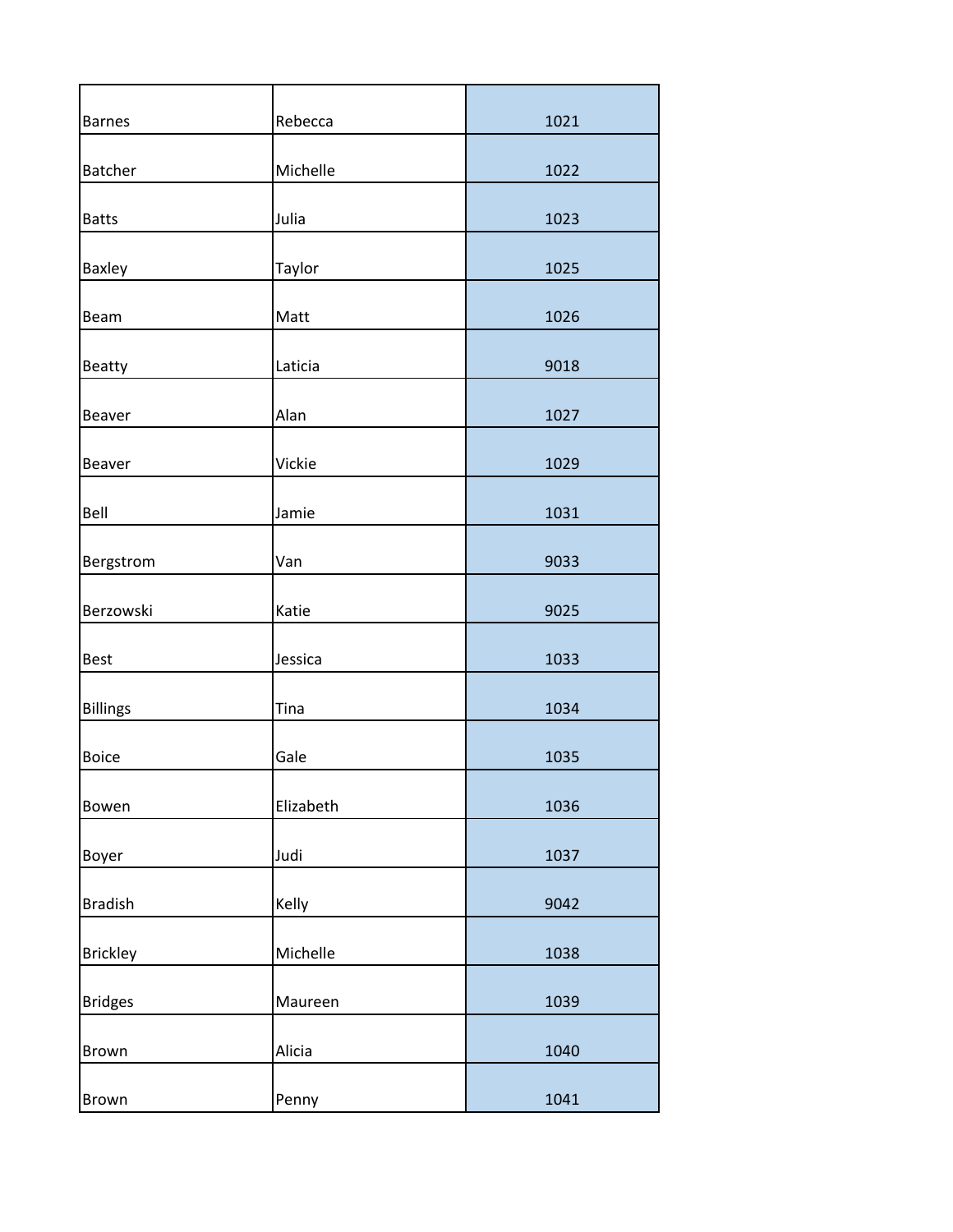| Brown            | Shannon  | 1042 |
|------------------|----------|------|
| Brown            | Sophia   | 1043 |
| <b>Bryant</b>    | Tonia    | 1044 |
| <b>Bullard</b>   | Judith   | 1045 |
| <b>Bullock</b>   | Lynn     | 1046 |
| <b>Bulluck</b>   | Peggy    | 1047 |
| <b>Burroughs</b> | Stephen  | 1048 |
| Byrd             | Kendra   | 1049 |
| Byrd             | Sheree   | 1050 |
| Byrne            | Charlie  | 9005 |
| Campbell         | Marcheta | 1051 |
| Carelock         | Taejia   | 1052 |
| Carswell         | Amanda   | 1053 |
| Carter           | James    | 1054 |
| Castillo         | Sherri   | 1055 |
| Caviness         | Chris    | 1056 |
| Cecil            | Beth     | 1057 |
| Cecil            | Harrison | 1058 |
| Cecil            | Lauren   | 1059 |
| Chery            | Dawn     | 1060 |
| Cilone           | John     | 1061 |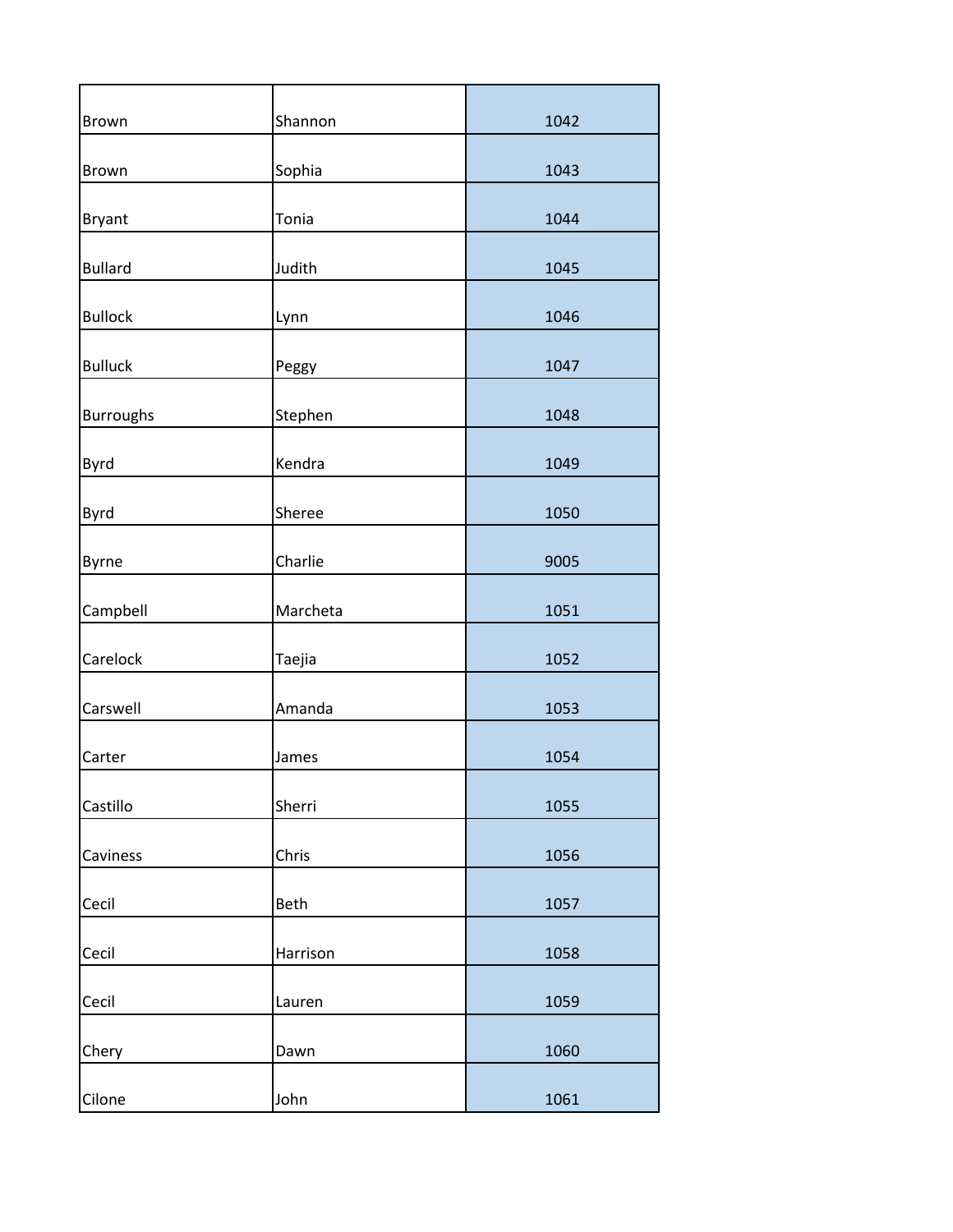| Ciokan         | Dawn        | 1062 |
|----------------|-------------|------|
| Ciokan         | Roger       | 4002 |
| Clapp-Campbell | Denise      | 1063 |
| Clarke         | Wendy       | 1064 |
| Clode          | Colin       | 1065 |
| Cochran        | Cathy       | 1066 |
| Cochran        | Jeffrey     | 1067 |
| Coley          | <b>Tara</b> | 1068 |
| Collier        | Courtney    | 1069 |
| Collins-Frye   | Kaia        | 1070 |
| Conner         | Casey       | 1071 |
| Cooley         | Mistie      | 1073 |
| Cooper         | Raymond     | 1074 |
| Crispo         | Greg        | 9008 |
| Cruitt         | Doug        | 5249 |
| Cuthrell       | Jennifer    | 1075 |
| Cutshall       | Karen       | 1076 |
| Darden         | Kelvin      | 1077 |
| Davis          | Hannah      | 1078 |
| Davis          | Jennifer    | 1079 |
| Davis          | Nita        | 1080 |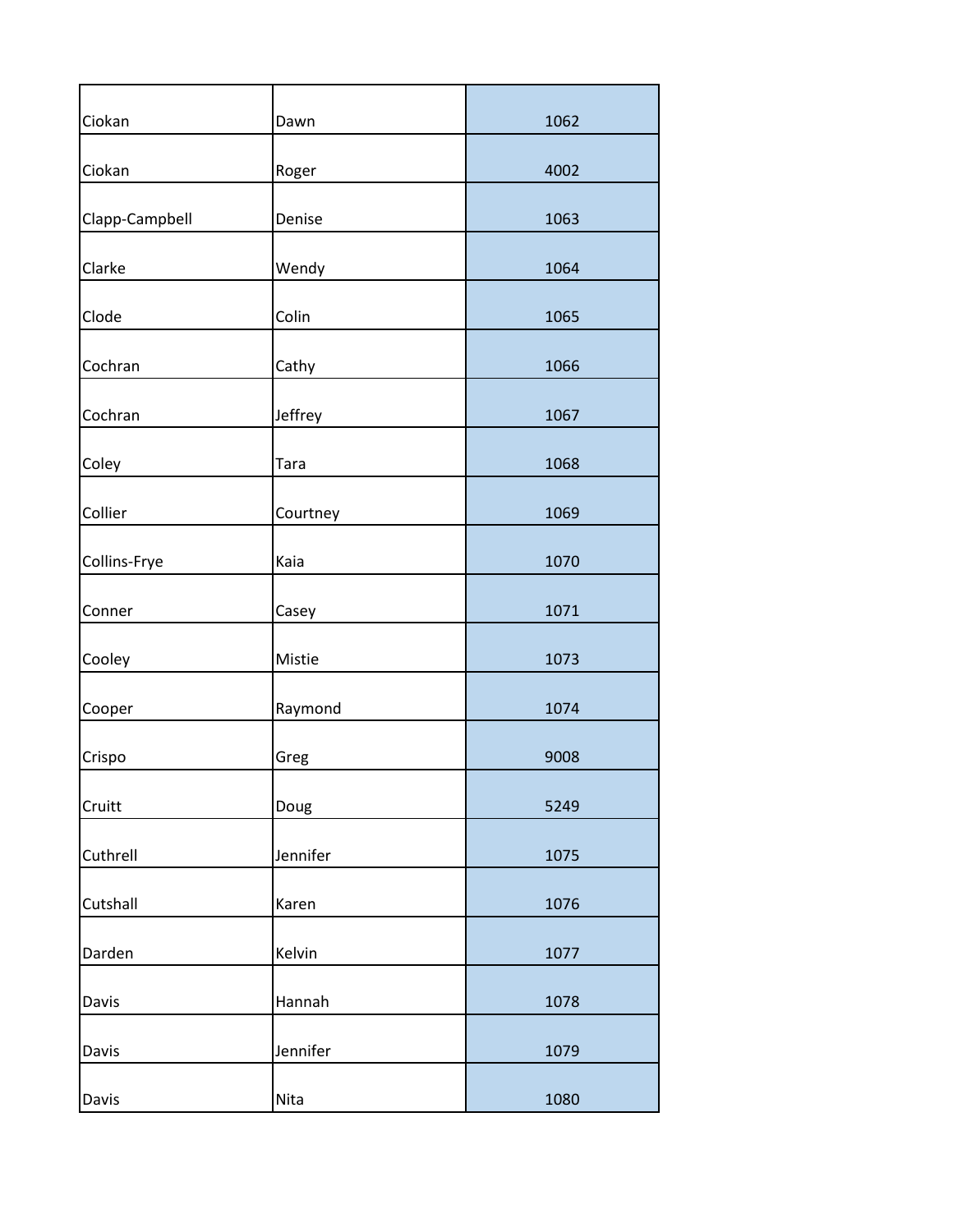| Davis          | Scott        | 1081 |
|----------------|--------------|------|
| DeFilippi      | Katherine    | 1082 |
| Delargy        | Christine    | 1083 |
| Dempsey        | Rhonda       | 1084 |
| Detter         | James        | 1086 |
| Dickerson      | Margaret     | 1087 |
| Dickson        | Robert       | 1088 |
| Dills          | Melissa      | 1089 |
| Dixon          | Justin       | 1090 |
| Dixon          | Michael      | 1091 |
| Dority         | Cassandra    | 1092 |
| Dorsey         | <b>Trent</b> | 1093 |
| <b>Dunkirk</b> | Mary         | 2010 |
| Dunn           | Christopher  | 1095 |
| Dunn           | Logan        | 1097 |
| Eads           | Matt         | 1098 |
| Easter         | Donna        | 1099 |
| Englund        | Elizabeth    | 1101 |
| Everette       | Sarah        | 1103 |
| Faircloth      | Cassie       | 5278 |
| Fardulis       | David        | 1105 |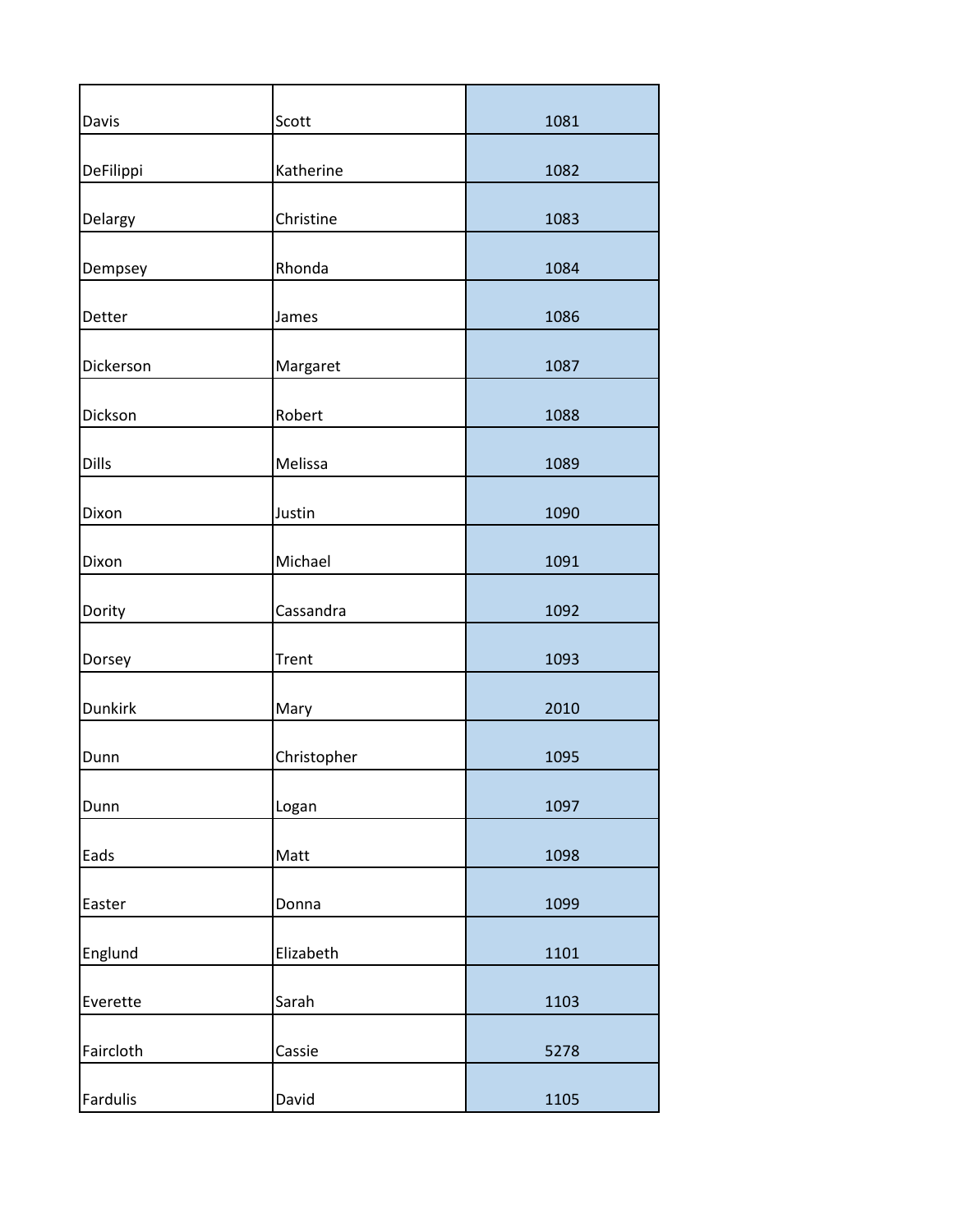| Fayer      | Cynthia      | 1106 |
|------------|--------------|------|
| Ferguson   | <b>Brian</b> | 1107 |
| Finlayson  | Alan         | 1109 |
| Fisher     | Candace      | 1110 |
| Fitzgerald | Martha       | 1111 |
| Flowers    | Chase        | 1112 |
| Floyd      | Brittany     | 1113 |
| Floyd      | Crystal      | 1114 |
| Fontaine   | Michelle     | 1115 |
| ford       | Tom          | 1116 |
| Forrai     | Angela       | 1117 |
| Forsey     | Greg         | 1118 |
| Franklin   | Holly        | 1120 |
| Franklin   | Katie        | 1121 |
| Friday     | Todd         | 1122 |
| Fritts     | Luther       | 4003 |
| Furlough   | Lynne        | 1123 |
| Garland    | Hal          | 1124 |
| Garvey     | Joan         | 1125 |
| Geddie     | Cheryl       | 1128 |
| Giamber    | John         | 1130 |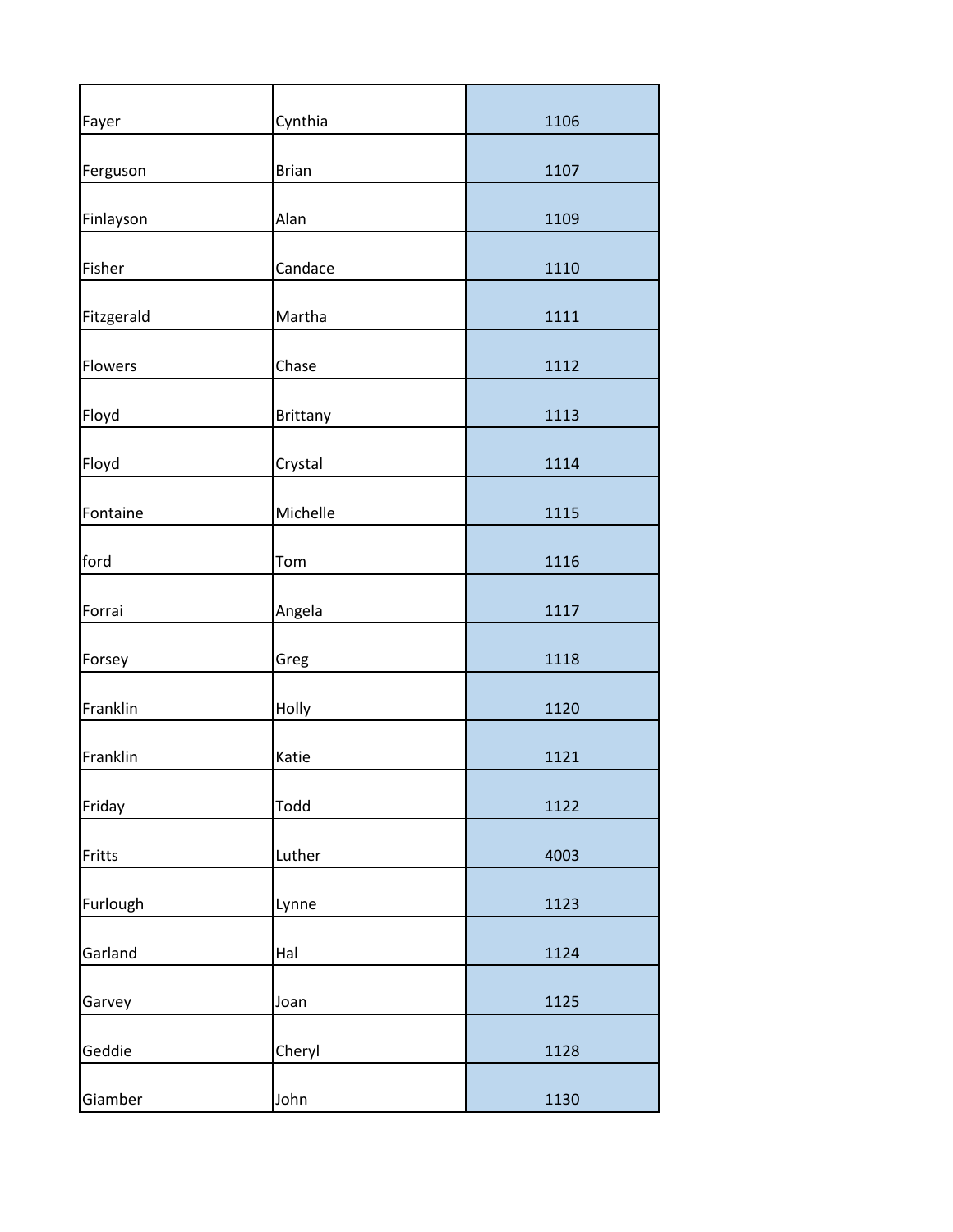| Gibbs     | Jo Ann   | 1131 |
|-----------|----------|------|
| Glover    | Tiffany  | 1133 |
| Godwin    | Melissa  | 1134 |
| Goins     | Ted      | 1135 |
| Grady     | Frances  | 1136 |
| Graham    | Kimberly | 1137 |
| Graham    | Matthew  | 1138 |
| Grandy    | Michelle | 1139 |
| Green     | Nicholas | 5125 |
| Greene    | Jimmy    | 1140 |
| Gutermuth | Sherry   | 1141 |
| Hackett   | Misty    | 1142 |
| Haire     | Jason    | 1143 |
| Hairston  | Gale     | 1144 |
| Hairston  | Shannon  | 1145 |
| Hall      | Charles  | 4004 |
| Hancock   | Nena     | 1146 |
| Haney     | Joey     | 1147 |
| Harden    | Sabrina  | 1149 |
| Harris    | Ann      | 1150 |
| Harrison  | Melissa  | 1151 |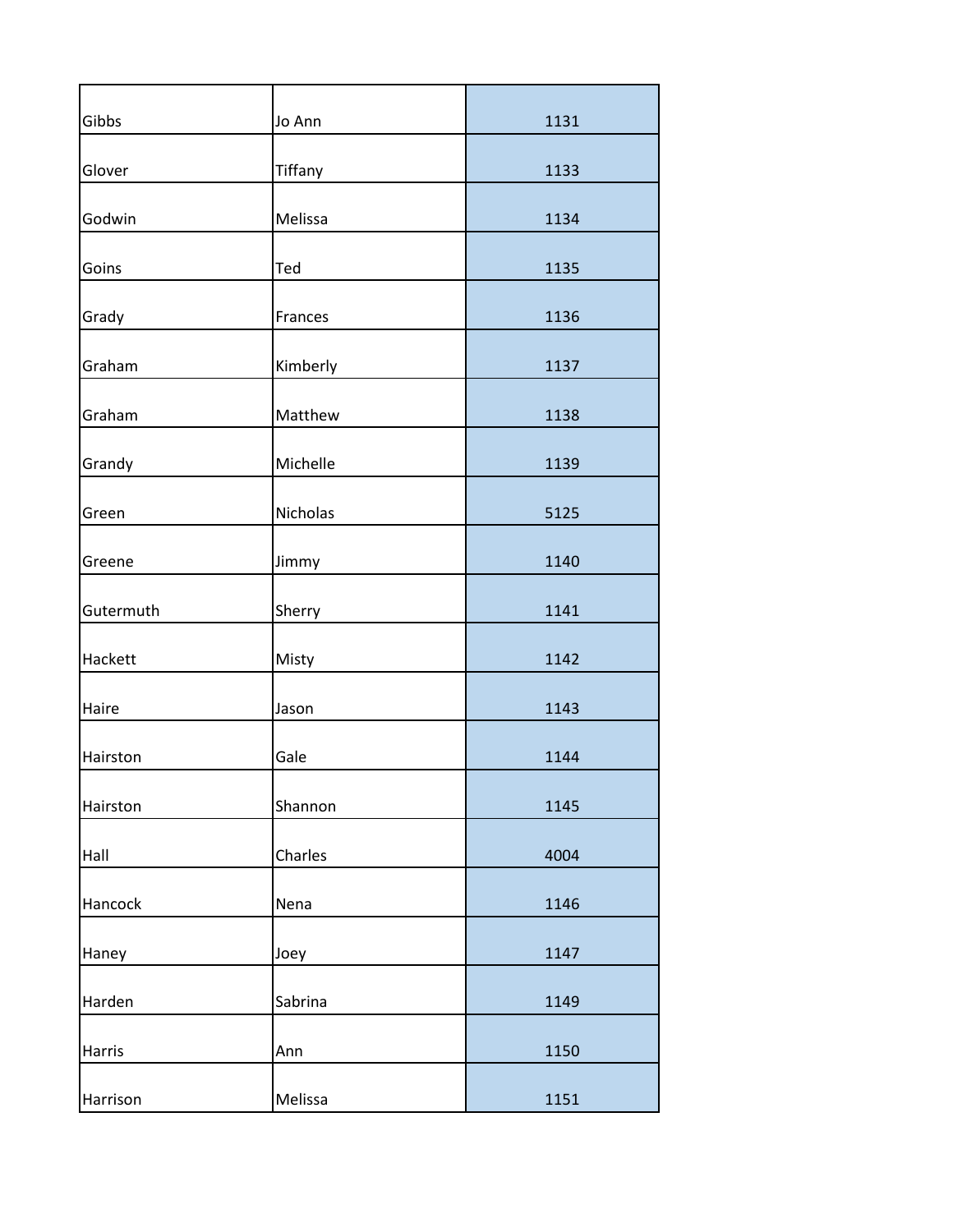| Hartley          | Lisa           | 1152 |
|------------------|----------------|------|
| Haugh            | Sharla         | 1153 |
| Haupt            | <b>Bridget</b> | 1154 |
| Hayes            | Trey           | 1155 |
| Heffinger        | Wendy          | 1156 |
| Henderson        | Gary           | 1157 |
| Henry            | Mark           | 5476 |
| Herrin-Huneycutt | Stephanie      | 1158 |
| Hess             | Michael        | 1159 |
| Hill             | <b>Brian</b>   | 1160 |
| Hill             | Grayson        | 1162 |
| Hill             | Phillip        | 1163 |
| Hilliard         | Tonya          | 1164 |
| Holland          | Kayla          | 1165 |
| Hollingsworth    | Vonda          | 1166 |
| Hollowell        | Danielle       | 1167 |
| Hollowell        | Grant          | 1168 |
| Hood             | Lynn           | 1169 |
| Hooks            | Joseph         | 1170 |
| Hooks            | June           | 1171 |
| Hoover           | Bill           | 1173 |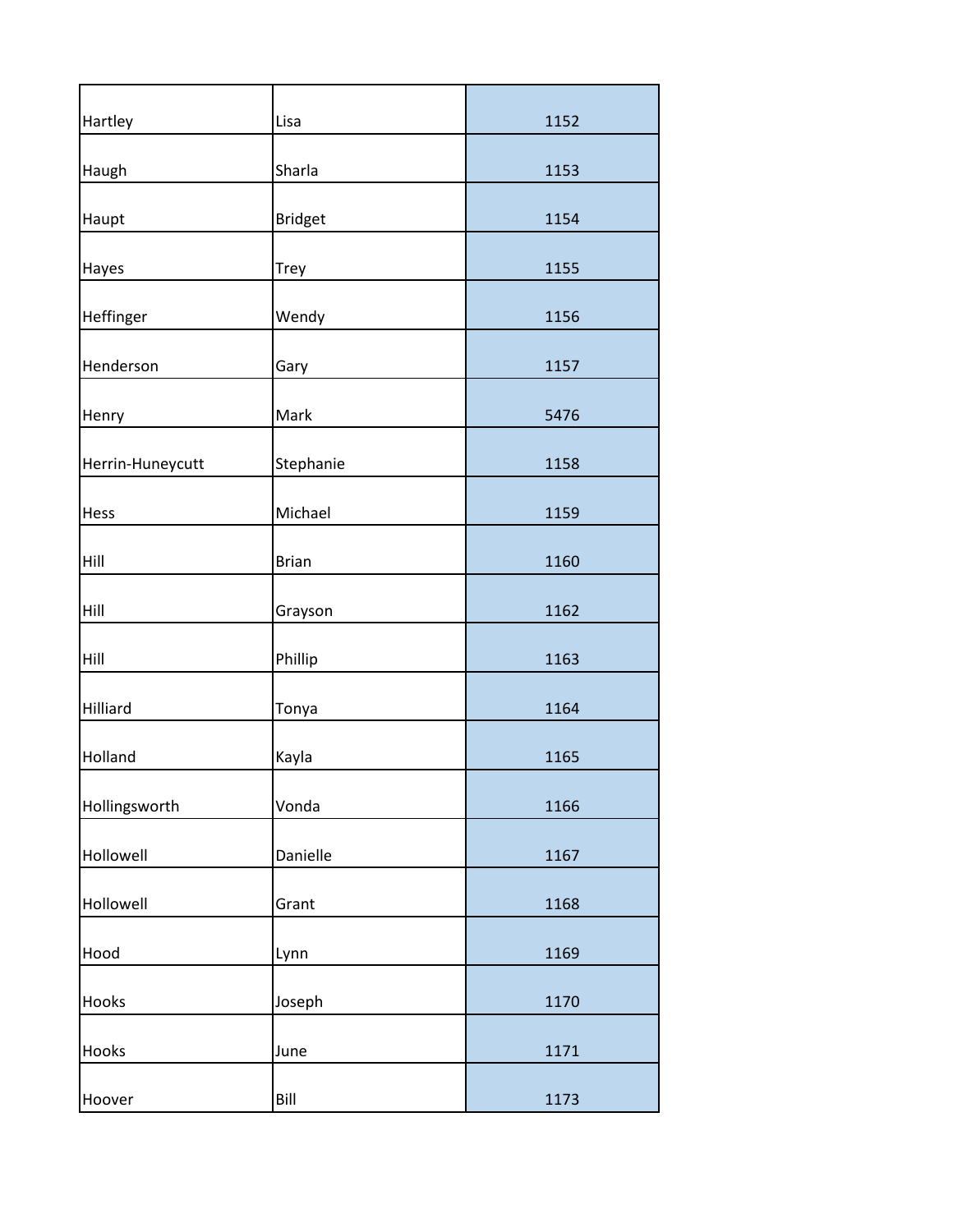| Hopper           | Debbie         | 1174 |
|------------------|----------------|------|
| Hopping          | Alyce          | 1175 |
| Hopping          | Darin          | 1176 |
| Horn             | Sharon         | 1177 |
| Horne            | Caroline       | 1178 |
| Howard           | Linda          | 1179 |
| Huber            | Beth           | 1181 |
| Hughes           | Nancy          | 1182 |
| Hunt             | Hawley         | 1183 |
| Hutchison        | <b>Brian</b>   | 1185 |
| Ingram-Bass      | Sherri         | 1186 |
| Jarrell          | John           | 1188 |
| Jasper           | Jennifer       | 1189 |
| Jeremias         | Joe            | 2014 |
| Johnson          | Courtney       | 1190 |
| Johnson          | Dalla          | 5466 |
| Johnson-Tillison | Theresa (Tess) | 1191 |
| Joiner           | <b>Brian</b>   | 1193 |
| Jones            | <b>Brandee</b> | 1194 |
| Jones            | Michael        | 1195 |
| Jones            | Sekeithia      | 1196 |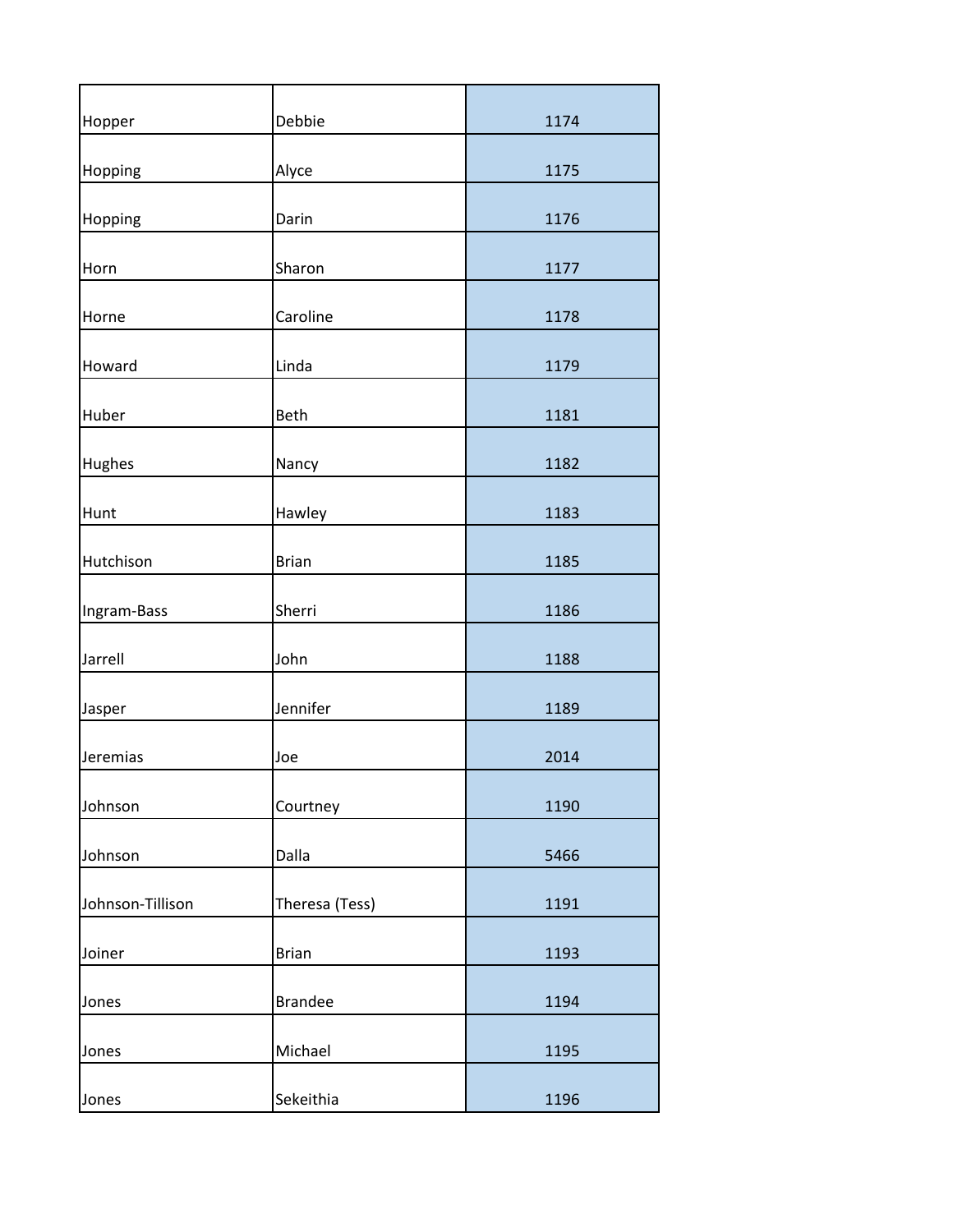| Jones         | Steven       | 1197 |
|---------------|--------------|------|
| Jones         | Tracey       | 1198 |
| Jordan-Greene | Alicia       | 1199 |
| Kaufman       | Marsha       | 1200 |
| Kaur          | Gagandeep    | 9036 |
| Keener        | Garrett      | 1201 |
| Kelly         | Michael      | 1202 |
| Kerley        | Steven       | 1203 |
| Kieser        | Rebecca      | 1204 |
| Kirkwood      | Jackie       | 1205 |
| Klingbiel     | Todd         | 1206 |
| Koellermeier  | Michelle     | 5089 |
| Koha          | Andy         | 1207 |
| Koha          | Nancy        | 1208 |
| Krob          | James        | 1209 |
| Lacy-Sellers  | Chip         | 1210 |
| Lampila       | Renee        | 9010 |
| Lancaster     | <b>Betty</b> | 1211 |
| Lancenese     | <b>Brian</b> | 2016 |
| Lanier        | Chris        | 1212 |
| LaPointe      | Kim          | 1213 |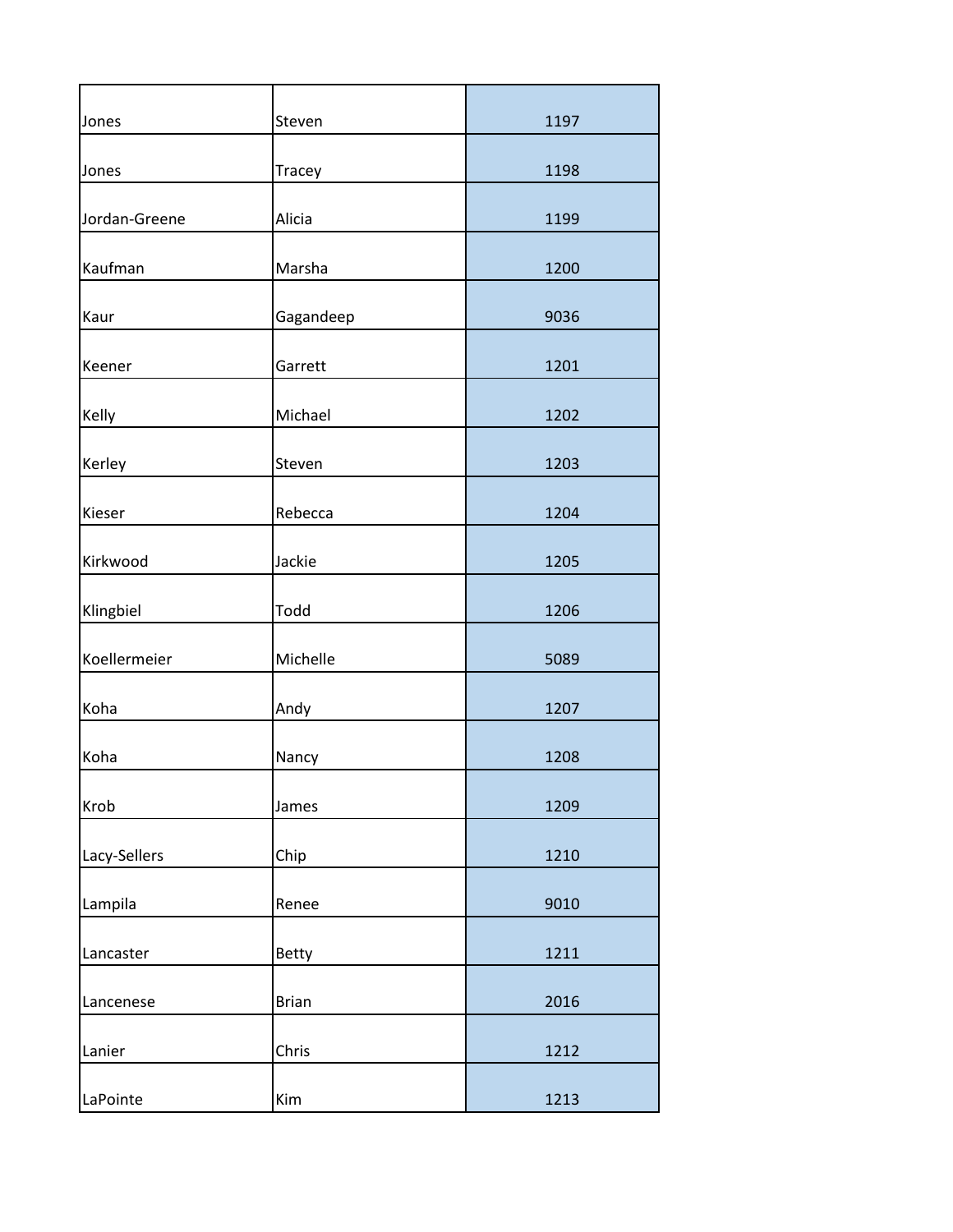| Larmand     | Kerriann   | 1214 |
|-------------|------------|------|
| Lattimore   | Anna       | 1215 |
| Laurenzana  | John       | 1216 |
| Lawver      | Missy      | 1217 |
| Leatherwood | Lisa       | 1218 |
| Lee         | Leanna     | 1220 |
| Lee         | Lisa       | 1221 |
| Lee         | Scharee    | 1222 |
| Lemar       | Jennifer   | 1223 |
| Lemly       | Mary Beth  | 1224 |
| Lewis       | Cathy      | 1225 |
| Lingle      | Victoria   | 1227 |
| Livermore   | Jacqueline | 1228 |
| Locklear    | Gavin      | 1230 |
| Locklear    | Pamela     | 1231 |
| Loggins     | Randall    | 1232 |
| Lombardo    | Crystal    | 1234 |
| Long        | Ashley     | 1235 |
| Lord        | Cindy      | 1236 |
| Lowman      | Jeff       | 1237 |
| Lucas       | Laura      | 1238 |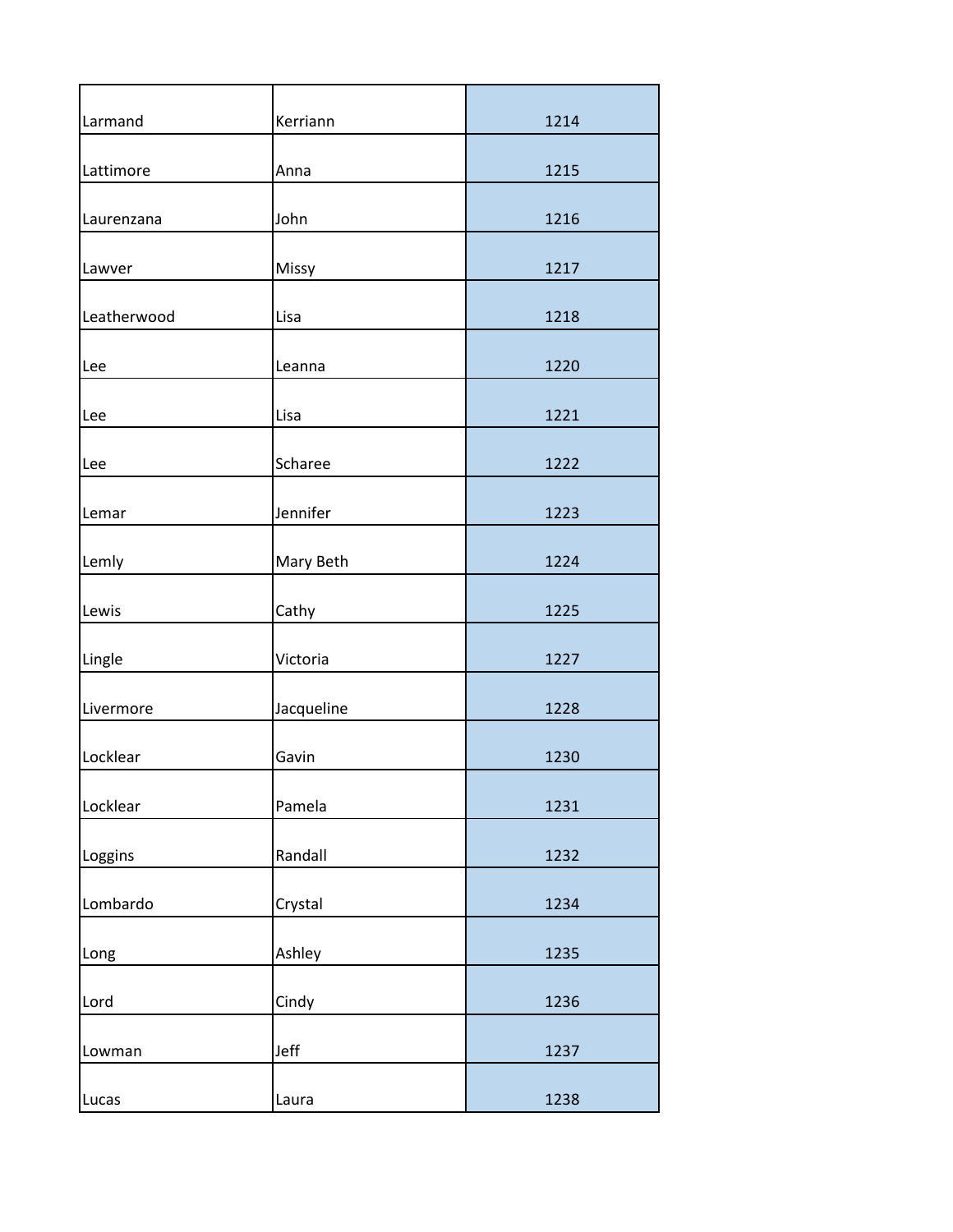| Lund      | Carrie  | 1239 |
|-----------|---------|------|
| Mangine   | John    | 1241 |
| Markwell  | Gina    | 1242 |
| Martin    | Andrew  | 1243 |
| Mason     | Max     | 1245 |
| Matthews  | Jay     | 1246 |
| Mauer     | Jacob   | 1247 |
| McCoy     | Cissy   | 1248 |
| McDaniel  | Karen   | 1249 |
| McGroaty  | Heather | 9015 |
| McIntosh  | Amber   | 1250 |
| McIntosh  | Kevin   | 3005 |
| McKeithan | Mack    | 1251 |
| McKinney  | Todd    | 1252 |
| McLawhorn | Kathy   | 1253 |
| McNeill   | Ronnie  | 2019 |
| McNulty   | Richard | 1254 |
| McSwain   | Mike    | 1255 |
| Mehta     | Aashka  | 1256 |
| Merritt   | Renee   | 9007 |
| Metcalf   | Karen   | 1258 |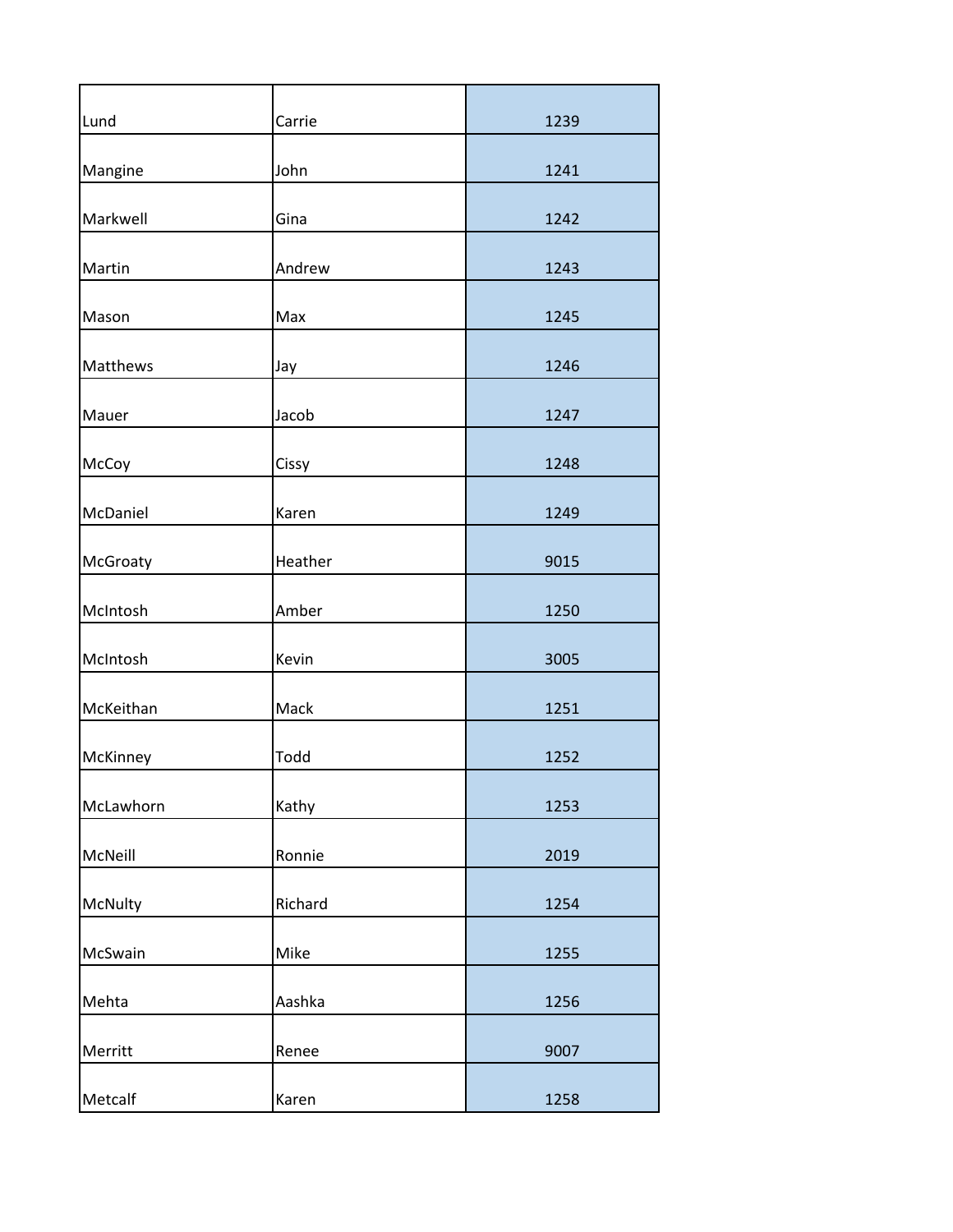| Miller       | Juliette   | 2022 |
|--------------|------------|------|
| Miller       | June       | 1259 |
| Mitchell     | Jacqueline | 1260 |
| Mooneyham    | Kim        | 1262 |
| Moore        | David      | 1263 |
| Mooring      | Carson     | 1264 |
| Nation       | Joylin     | 1267 |
| Newman       | Jim        | 1268 |
| Niebes       | Haley      | 1269 |
| <b>Niles</b> | Robin      | 1270 |
| Norman       | Angel      | 9006 |
| Nothstine    | Jill       | 1272 |
| Nunn         | Emily      | 1273 |
| Nunn         | Jeff       | 1275 |
| Ochoa        | Gabriela   | 1277 |
| Ocke         | Christi    | 9017 |
| O'Neill      | Thomas     | 1278 |
| Osano        | Patience   | 1279 |
| Pack         | Amanda     | 9041 |
| Packard      | Diane      | 1280 |
| Pagan        | Jessica    | 1281 |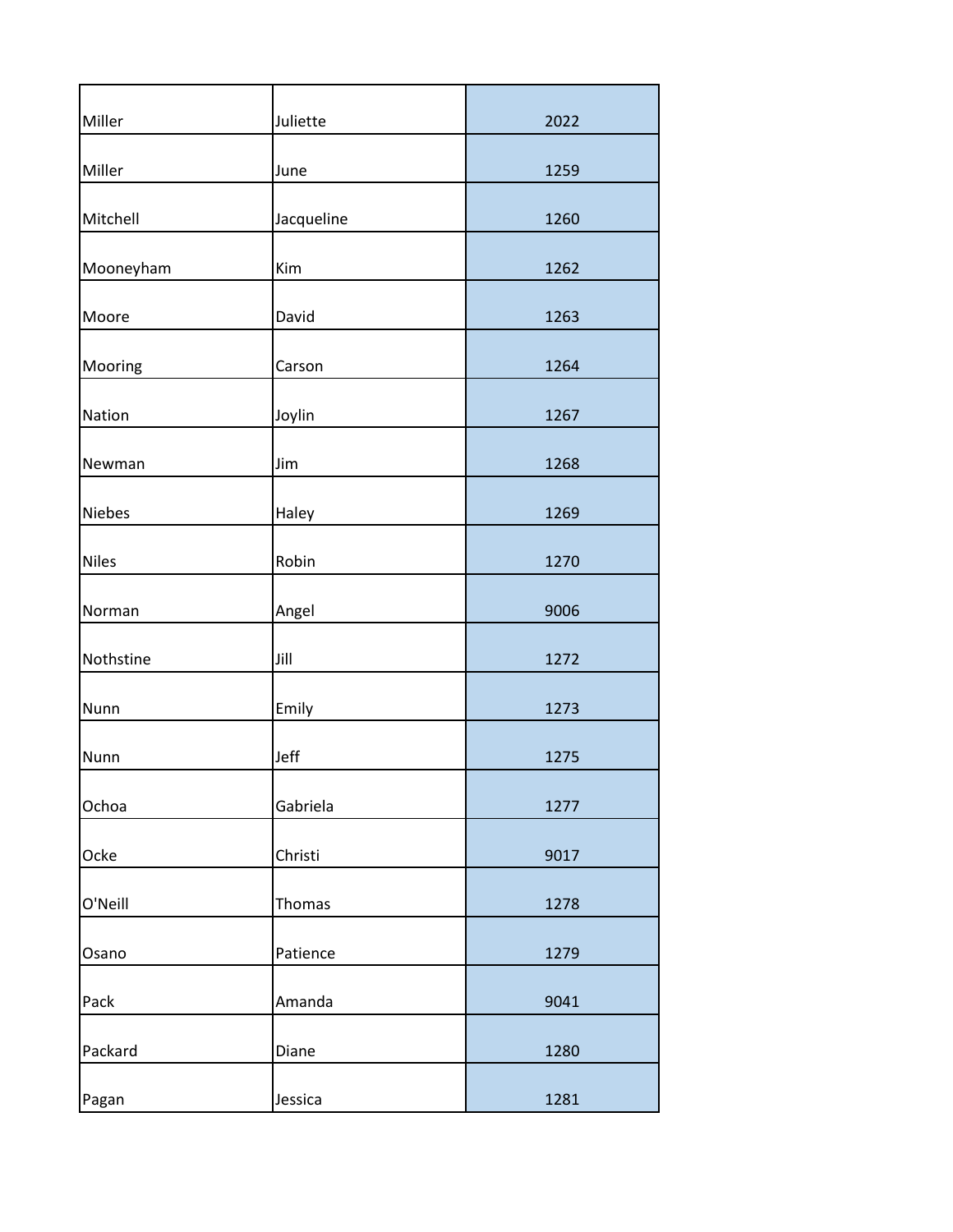| Page      | Greg     | 1282 |
|-----------|----------|------|
| Parham    | Syreeta  | 1283 |
| Pate      | Sandra   | 1284 |
| Payne     | Carrie   | 4005 |
| Payne     | Kyle     | 1285 |
| Pearce    | Janice   | 1286 |
| Pearson   | Ivy      | 1287 |
| Penley    | Bethany  | 1288 |
| Percival  | Justin   | 1290 |
| Phillips  | Allen    | 1292 |
| Phillips  | Mariah   | 1293 |
| Poole     | Kevin    | 1294 |
| Poovey    | Kimberly | 1295 |
| Poovey Jr | Johnny   | 1296 |
| Powell    | Colleen  | 1297 |
| Pridgen   | Jesse    | 1299 |
| Pruitt    | Neil     | 1300 |
| Rallis    | George   | 1302 |
| Rawls     | Sue      | 1304 |
| Rich      | Ellen    | 1305 |
| Richard   | Drew     | 1306 |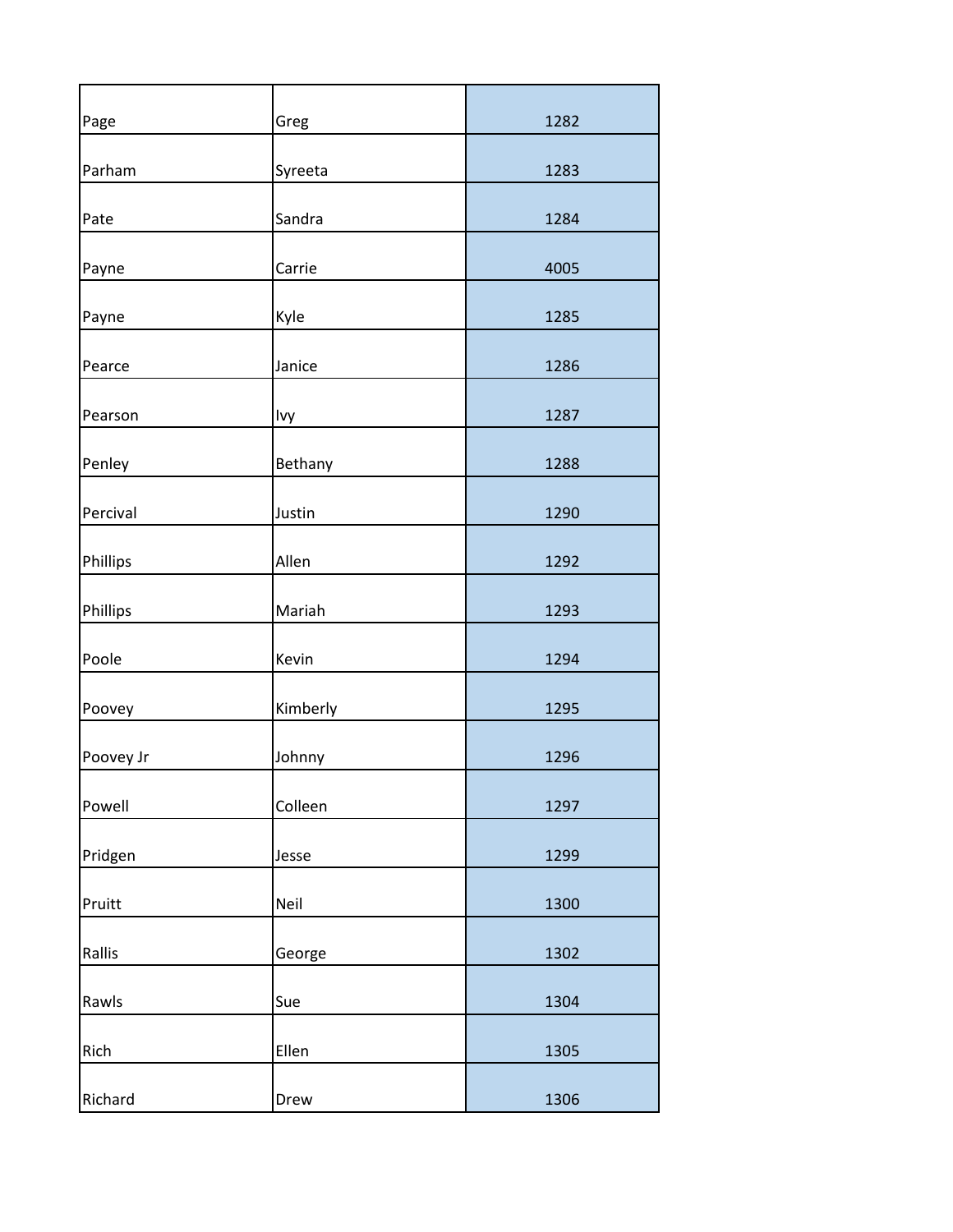| Richards  | Linda         | 1307 |
|-----------|---------------|------|
| Riordan   | Michele       | 1308 |
| Roberson  | Sandy         | 4006 |
| Roberts   | Kelly         | 1309 |
| Robinson  | Jennifer      | 1310 |
| Robinson  | Sue           | 9011 |
| Rohde     | Carol         | 9021 |
| Roper     | Todd          | 1311 |
| Rose      | Bob           | 1312 |
| Rose      | Donna         | 1313 |
| Rose      | Kyna          | 1314 |
| Ross      | Miranda       | 1315 |
| Rowe      | Emily         | 1316 |
| Salomone  | Michael       | 1318 |
| Salter    | Jennifer      | 1319 |
| Salter    | Jon           | 1320 |
| Sanford   | Stacey        | 1321 |
| Schmidlin | Jim           | 1322 |
| Semones   | <b>Brandi</b> | 1323 |
| Sigmon    | Ashley        | 1325 |
| Simpson   | Dain          | 1326 |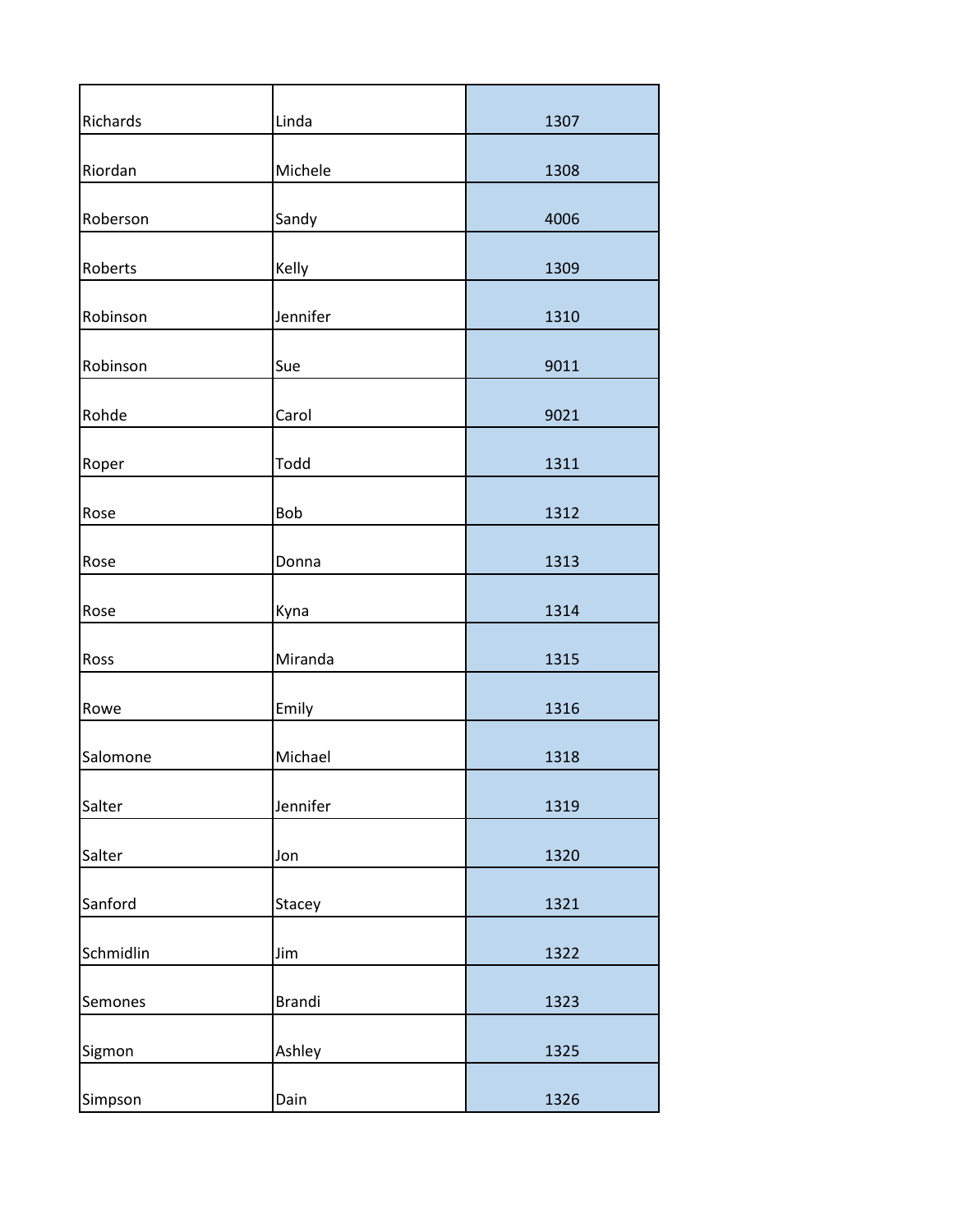| Skobel     | Bonnie      | 1327 |
|------------|-------------|------|
| Smith      | Cheryl      | 1328 |
| Smith      | Kesha       | 1329 |
| Smith      | Kimberly    | 1330 |
| Smith      | Thomas      | 1331 |
| Smith      | Val         | 1332 |
| Smithey    | Randy       | 1333 |
| Somers     | Janice      | 1334 |
| Spangler   | Dale        | 1335 |
| Sprenger   | Christopher | 1336 |
| Stafford   | Julie       | 1337 |
| Staples    | Jennie      | 1339 |
| Steele     | Mark        | 1340 |
| Stephens   | Donna       | 1341 |
| Stevens    | Joshua      | 1342 |
| Stevens    | Katrina     | 1343 |
| Stevenson  | <b>Dick</b> | 1344 |
| Stockett   | Paul        | 1345 |
| Strickland | Jill        | 1347 |
| Suddreth   | Carron      | 1348 |
| Suddreth   | Robin       | 1349 |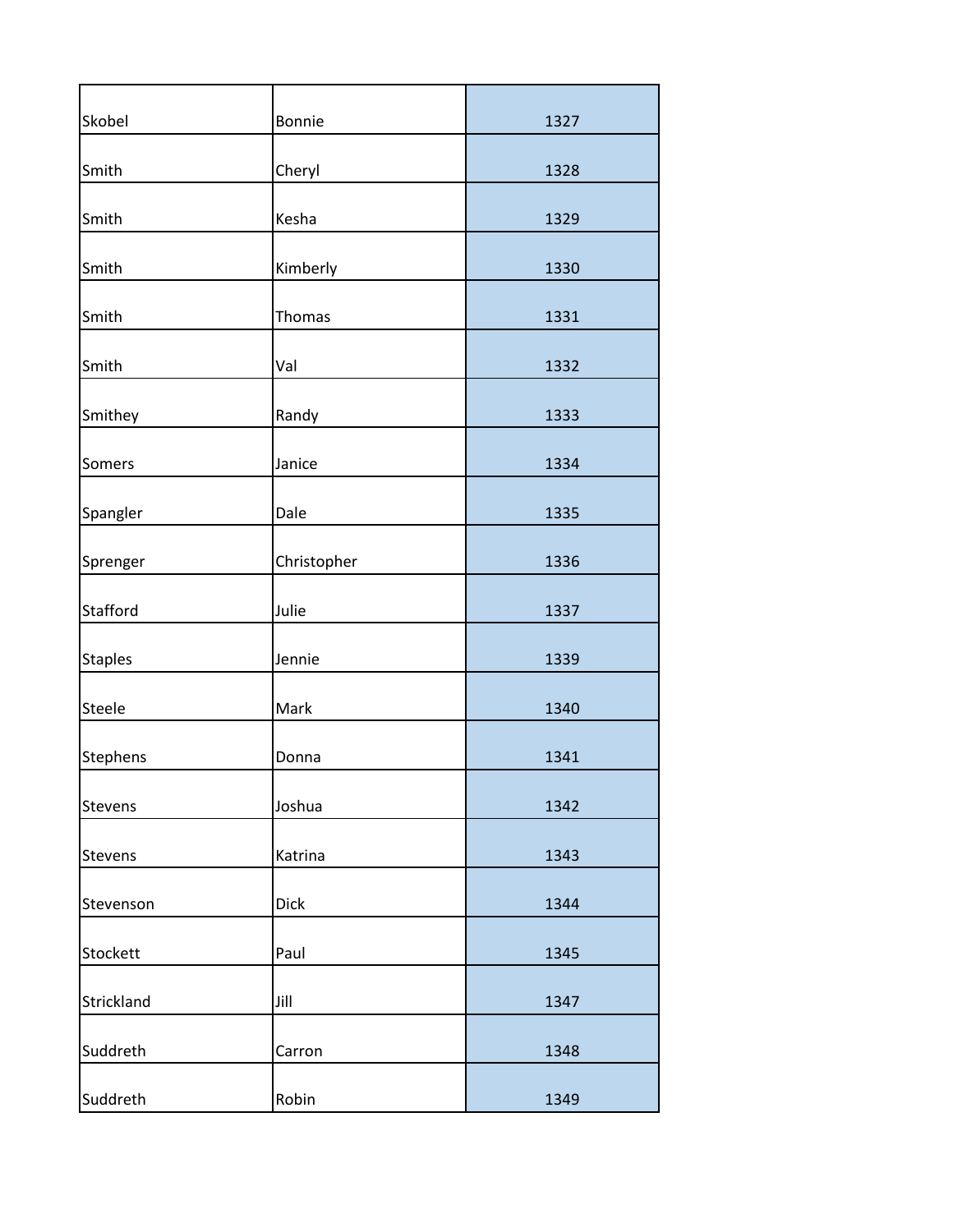| Swanson     | Steve        | 1350 |
|-------------|--------------|------|
| Taylor      | Darryl       | 1351 |
| Teague      | <b>Tracy</b> | 2031 |
| Tempke      | Roy          | 1352 |
| Test        | Jim Martin   | 123  |
| Tharrington | Linda        | 1353 |
| Thompson    | Kris         | 1354 |
| Thornton    | Cassandra    | 1356 |
| Tuttle      | Kevin        | 1358 |
| Tyner       | Shannan      | 1360 |
| Vanderhoof  | Richard      | 2032 |
| Vereen      | Truman       | 1361 |
| Vint        | Priscilla    | 1362 |
| Wagner      | Veronica     | 1363 |
| Walder      | John         | 9016 |
| Walker      | Patricia     | 5185 |
| Walsh       | Kevin        | 1364 |
| Warwick     | <b>Brian</b> | 1365 |
| Weigand     | Theresa      | 1366 |
| White       | Karen        | 5093 |
| Whitesell   | Cassidy      | 1368 |